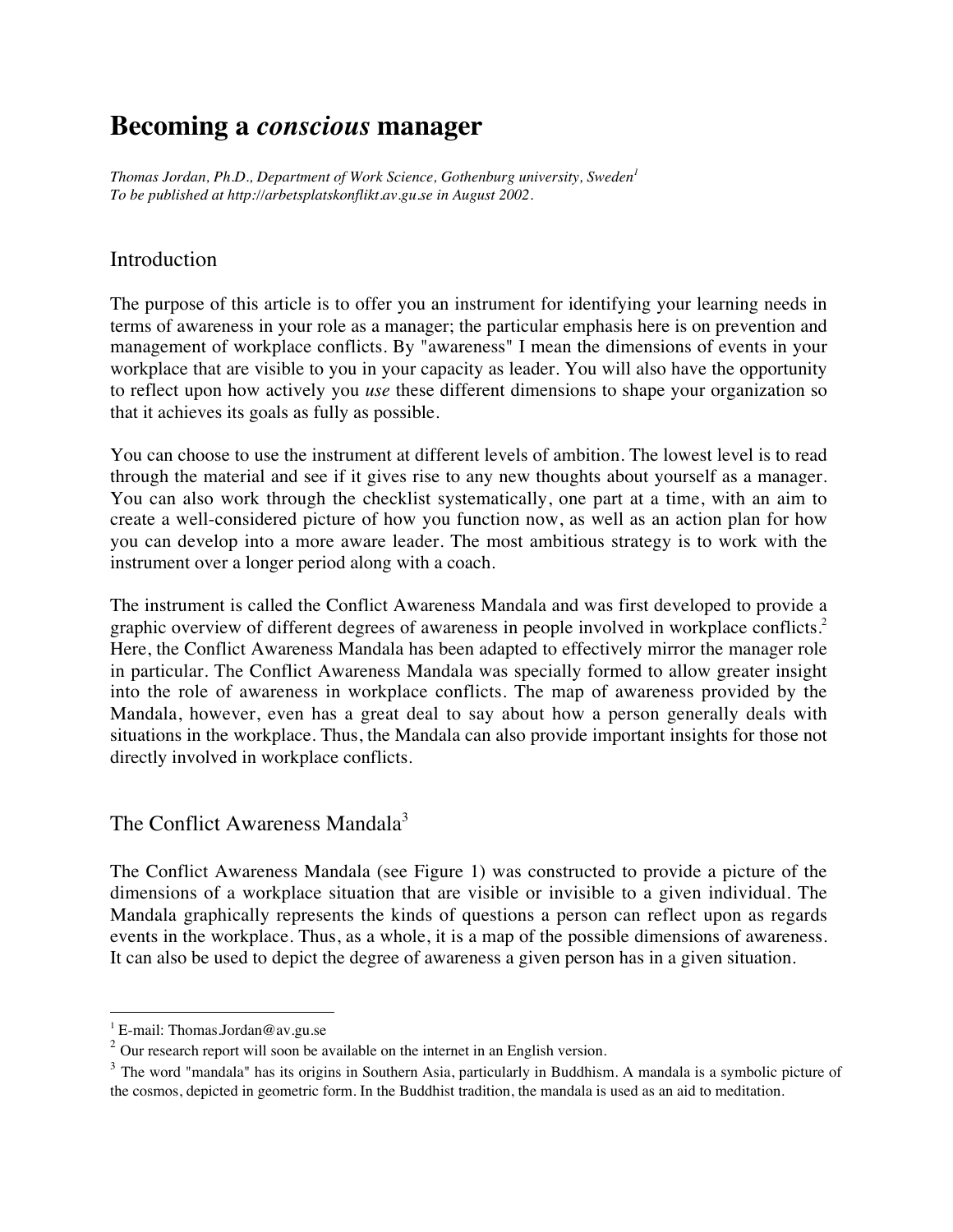The Conflict Awareness Mandala summarizes two different aspects of awareness. One comprises the dimensions of the workplace, the course of events, other people and the self that are included in the individual's perception and reflection. The Conflict Awareness Mandala depicts 20 such themes; thus the circle is divided into 20 sectors (designated with letters). The 20 sectors are arranged into four groups: Developments, The Scene, Others and Myself. The second aspect concerns how actively the individual perceives, interprets and uses the various dimensions in his/her everyday work. This is depicted in the Conflict Awareness Mandala as four concentric rings (designated with Roman numerals).



*Figure 1. The Conflict Awareness Mandala for managers*

The combination of 20 sectors and 4 rings results in 80 cells. Each cell represents a particular kind of question that a given individual might reflect upon in his/her everyday work. The Conflict Awareness Mandala's importance lies in its ability to illustrate the kinds of questions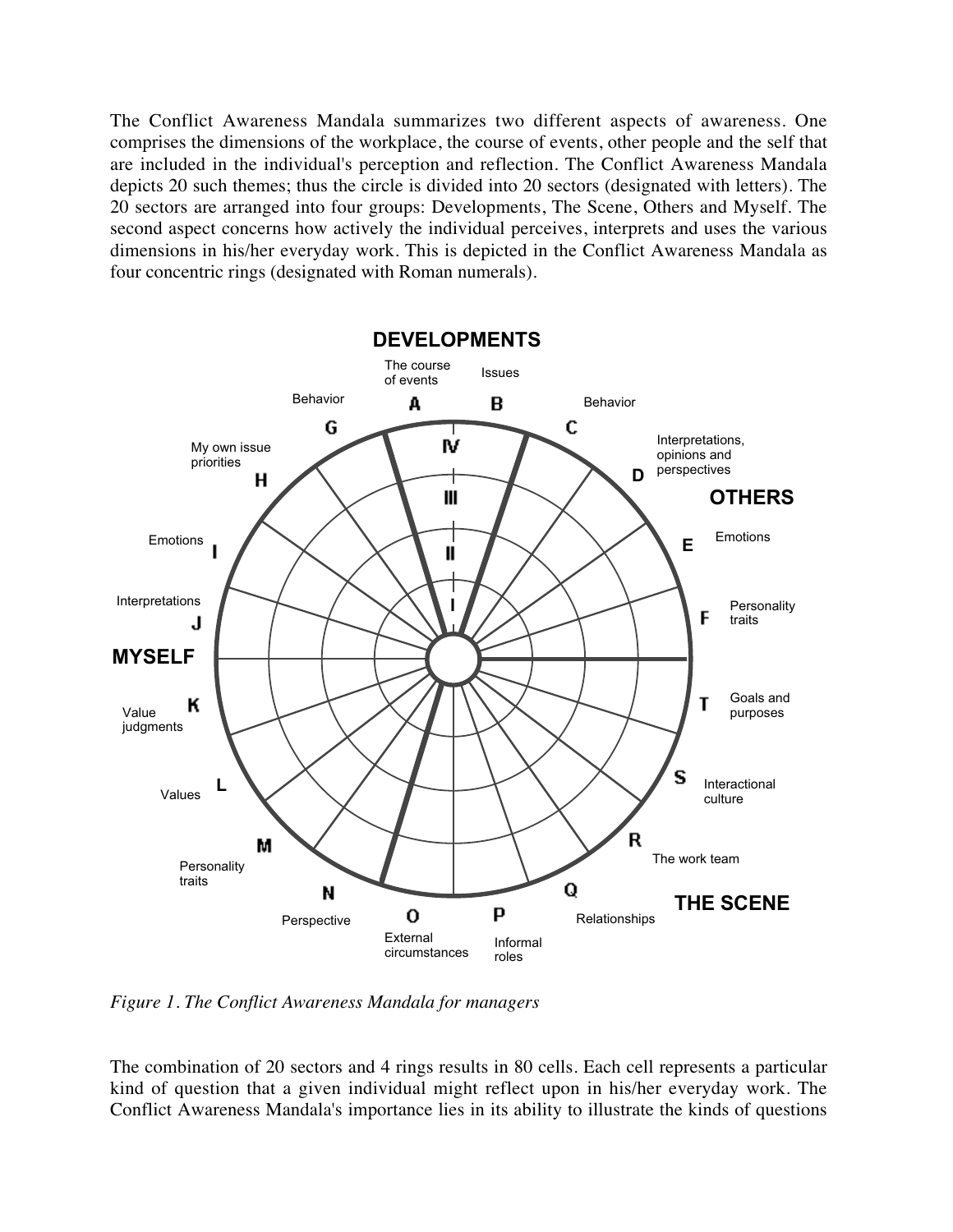certain individuals *never* reflect upon. For example, if you are a manager who never considers whether there are informal roles at your workplace, then this dimension is invisible to you in your capacity as leader. This implies that you do not notice the possible significance informal roles might have for how your organization functions, e.g., in conflict situations. If you fail to see the informal roles, you cannot work with them actively. Thus, they are not a variable you can use in your leadership. The more parts of the Mandala that are visible to you, the more variables you have to work with in forming the activities of your organization.

Moving from the Mandala's center to its periphery, the rings represent increased depth of awareness. Each ring has a specific meaning in that it stands for a certain *type* of questions. Ring I represents perception, i.e. that one notices various themes and sees them as important in some way. The individual who stops at perception, however, does not *do* anything with what he/she has observed. For example, one can be aware that the company's unclear roles (Theme P) give rise to problems without this being more than an insight that flickers through one's consciousness. In Ring II, one delves deeper and develops an opinion on the prevailing role allocation. In Ring III, one reflects upon whether there are underlying reasons why the role allocation is unclear. In Ring IV, one seeks opportunities to do something about the role allocation oneself. Many people remain in Ring I, with certain elements of Ring II, i.e., they notice several conditions and factors of significance for the workplace conflict's nature, but this perception never goes beyond observations and has no profound influence on what the individual feels, thinks and does in relation to the conflict.

# Making a self-diagnosis

## *The steps of self-diagnosis*

You can make a self-diagnosis of how aware you, as a manager, are of your coworkers by following the steps below:

- 1. Focus on one of the 20 themes. Read the short description of that theme (see below).
- 2. When you have a good understanding of what the theme concerns, ask yourself whether this dimension of events at your workplace is something you notice and reflect upon. This step corresponds to Ring I in the Conflict Awareness Mandala.
- 3. Then ask yourself whether you usually evaluate the significance of the theme in question. Do you take a position on the things you notice? Do you have opinions on the desirability of the state of things? Here you are moving in the realm of the Mandala's Ring II.
- 4. In the fourth step, consider whether you usually reflect upon the causal relations underlying what you have observed regarding the theme in question. Do you have any thoughts as to why things turned out as they did? Does an understanding of the background of the current situation help you to identify important circumstances and to notice more? This is Ring III of the Mandala.
- 5. Finally, ask yourself whether you actively use the dimension under consideration in your leadership. Do you ask yourself how you can constructively influence what you have observed? Do you consider how the dimension in question can be used as a variable in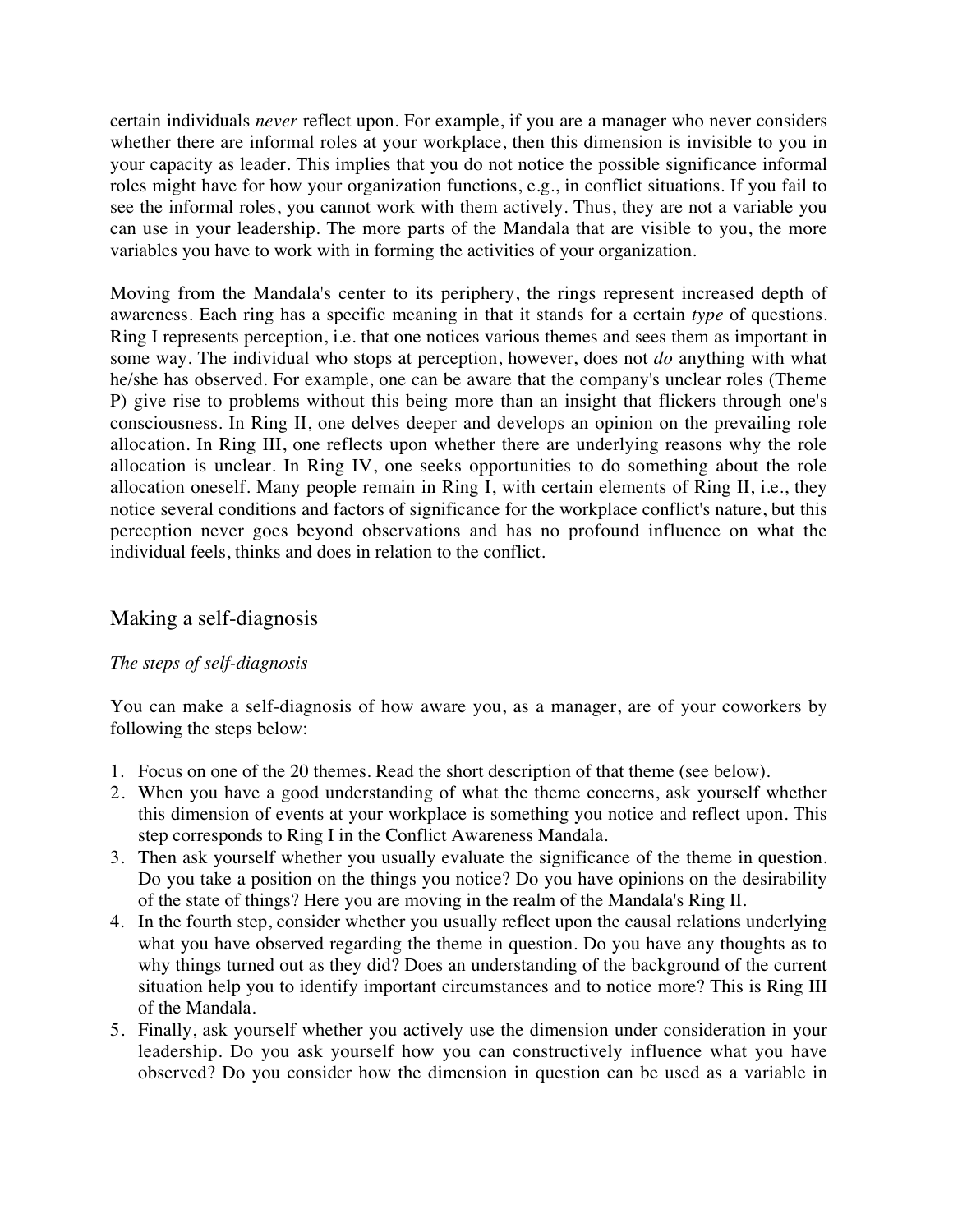leading the organization along a desired path? These questions belong to Ring IV of the Mandala.

6. Continue to the next theme, following the same steps.

#### *Two examples*

To illustrate how self-diagnosis is accomplished, I will use two themes as examples: K. Value judgments and S. Interactional culture

*Value judgments*. The theme "K. Value judgments" concerns awareness of one's own opinions in relation to coworkers and workplace events. Thus, according to the above instructions, in *Step 2* you should ask yourself: Do I notice my own feelings of personal sympathy and antipathy or that other personal value judgments arise in my everyday work? Is it something I note ("I notice that I feel Lena is tiring when she constantly wants to discuss whether we've followed the rules to the letter") or do I simply act out my opinions in what I say and do? In *Step 3* ask yourself if you usually consider your own spontaneous opinions: "Is it fair to think that about Lena?" *Step 4* deals with the extent to which you usually ask yourself why you have the opinions you do. Do you ask yourself questions such as: "What strong reactions I have to how Lena acts; I wonder why I so dislike that kind of behavior? Maybe it's because I value creativity highly and see controlling people as a threat to it?" In *Step 5* you test whether you usually actively try to change your own value judgments. This can involve thoughts of the following kind: "My dislike for how Lena acts is not good; she feels it and becomes insecure. I have to find a way to relate to Lena and her controlling behavior that vaccinates me against the spontaneous distaste that arises when she expresses her ideas." An individual who lacks awareness of his/her own value judgments often acts them out unrestrainedly. Such a leader favors those he/she finds likable and disfavors those he/she for some reasons finds unpleasant. Personal sympathies and antipathies are, thus, allowed to govern aspects such as assignment of work tasks. At a workplace with such a leader, employees cannot rely on being treated justly; instead they must keep on good terms with the boss (which might be more a question of being ingratiating than of doing a good job).

*Interactional culture*. The theme "S. Interactional culture" deals with the workplace's prevailing social climate. What is the dominant feeling among your coworkers? Is there a definite jargon? Do people relate respectfully, coldly, openly, or do they treat one another roughly? What are the attitudes between the sexes, among people with different ethnic backgrounds, etc.? The same four levels of question types apply here:

- I. Do I notice at all what characterizes the forms of social interaction at my workplace?
- II. Do I have an opinion about the prevailing interactional culture? Do I compare how things are to how I think they should be?
- III. Do I consider how the current forms of interaction arose and why they continue? Is there an underlying reason for the chilliness/rough tone/scheming atmosphere that marks the social climate?
- IV. Do I make any intentional efforts to positively influence the forms of interaction among my coworkers, i.e., by consciously acting as a model for a certain social tone or by promptly intervening at the first signs of harassment or the like?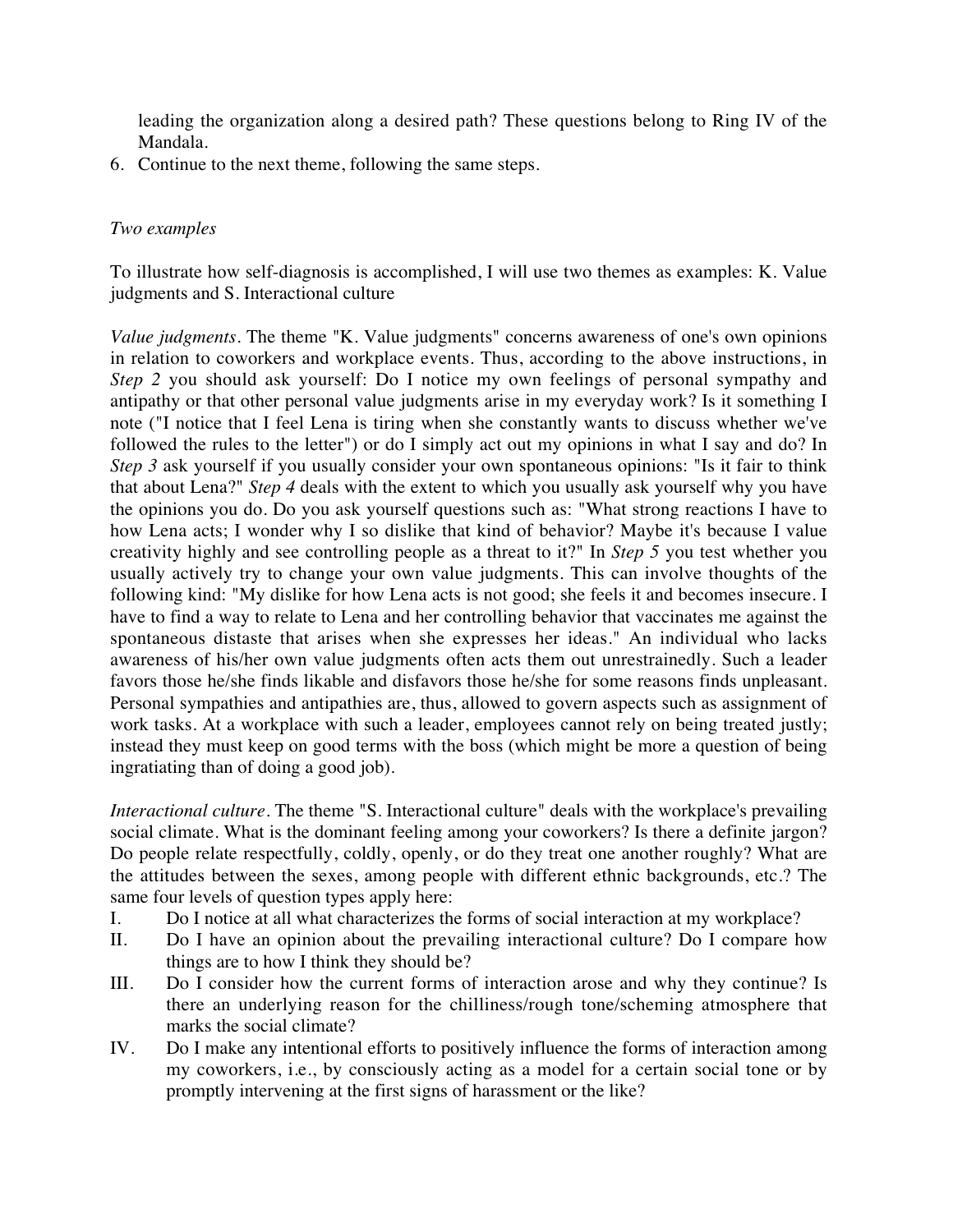A manager who fails to notice this dimension of the workplace lacks access to a variable for change that can have great importance for his/her coworkers' well-being and motivation. With luck, the social climate could still be good. But should something occur that leads to a worsened climate, such a leader will probably fail to take effective steps to turn the development around.

#### *Making your own awareness mandala*

If you feel motivated to form a good picture of your own degree of awareness as a manager, you can color your own mandala (a template is provided in the appendix). To do this you must conscientiously test the extent to which each of the questions corresponding to the 80 cells in the Mandala is part of your everyday repertoire of reflections. Every time you can honestly answer: "Yes, I usually think about this type of question in my work," you should color the corresponding cell. For questions to which you must answer: "No, I actually don't ask myself this type of question," you should leave the cell white.<sup>4</sup> When you have worked through all the dimensions at the four levels of depth, you will have a portrait of your own awareness.

Once you have an overview of the extent of your own awareness, you also have a good starting point for formulating your own development plan. You can now work on your own, though preferably along with another person (e.g., a coach), to identify which of the white parts of your own mandala would be useful to have in your range of vision. In this way you will likely discover that certain dimensions are less important to you than are others.

## The 20 dimensions and accompanying questions

Below I will describe each of the 20 dimensions. For each theme, an example question is provided that corresponds to the four levels of depth. Thus, this entire section serves as a checklist you can use to make your self-diagnosis according to the instructions in the previous section.<sup>5</sup>

#### **Developments**

#### *A. The course of events*

Many people lack the skills to perceive what is happening every day at the workplace as a coherent history in which separate events and circumstances are interconnected. They also lack an overview of patterns of events that would allow specific episodes to be related to the whole. Instead, such people are like squash players, focused only on hitting the next ball and placing it correctly.

<sup>&</sup>lt;sup>4</sup> If you wish you can, of course, use two or three different colors to differentiate various degrees of awareness. Perhaps you feel that a certain cell contains questions you truly and constantly reflect deeply upon. The contents of other cells may actually flicker through your thoughts at times, but perhaps you do not give them the attention they actually deserve.

<sup>&</sup>lt;sup>5</sup> More detailed descriptions of the twenty dimensions, illustrated using interview excerpts, can be found in our research report entitled "Perceiving, interpreting and managing workplace conflicts."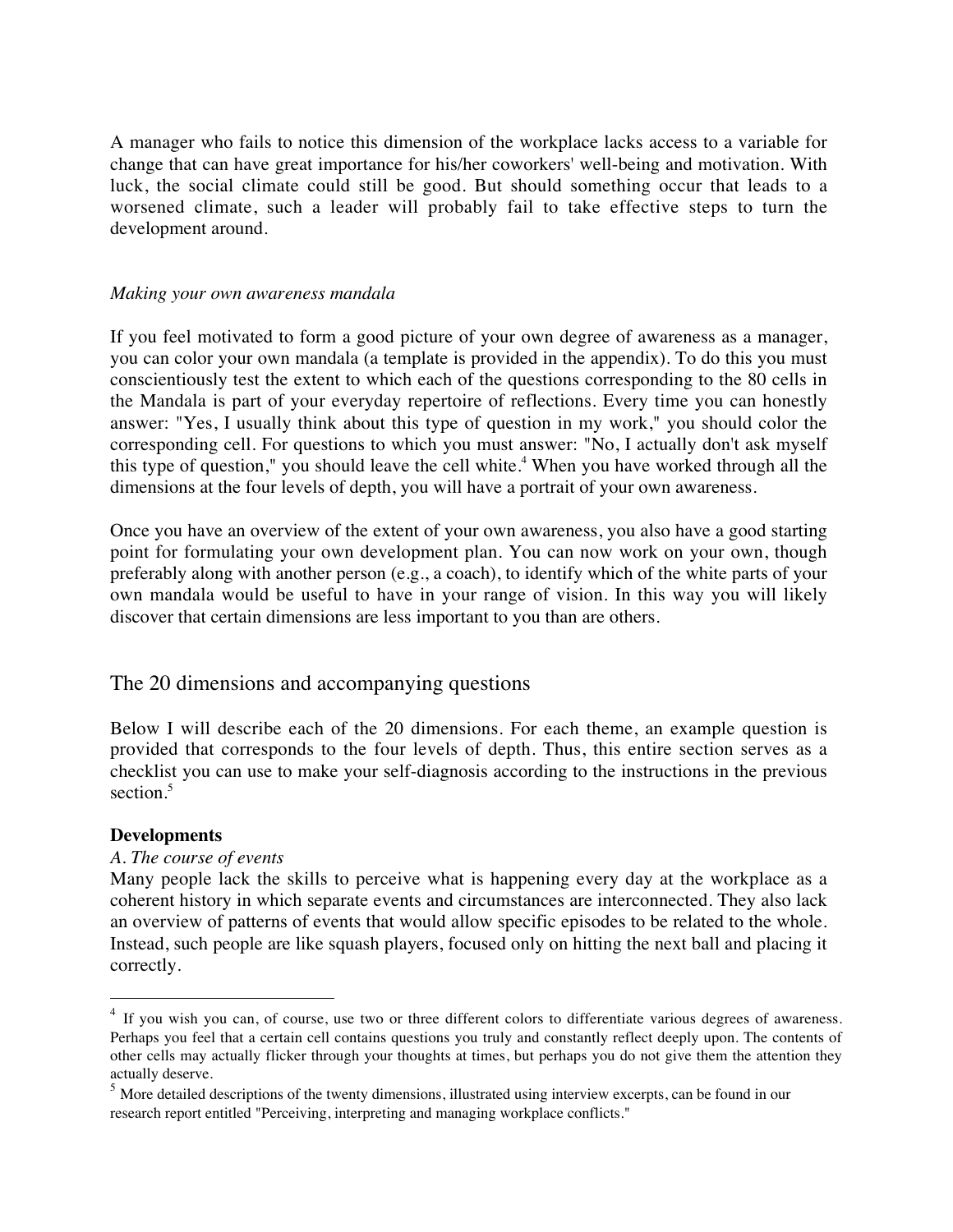- I. What has happened and how are the events interconnected? What events can I predict will come next, considering the pattern to date?
- II. What do I think about the events in a larger perspective?
- III. What factors and conditions are important in explaining why the course of events turned out as it did?
- IV. How can I guide the general pattern of events in a desirable direction?

## *B. The issues*

This theme focuses on the issues and problems central to the course of events. When there are tensions and conflicts, it is particularly important to identify which issues, interests and needs constitute the forces underlying differences of opinion and behavior in concrete situations. Elucidating the central points at issue is a prerequisite for controlling developments as opposed to simply drifting with the current.

- I. Which topics, issues, interests and needs are so important that they have shaped the course of events?
- II. Do I feel that the issues around which the events have evolved are the truly important questions?
- III. Are there important reasons why these particular issues are crucial to the course of events?
- IV. Can I do anything to promote more fundamental and pressing issues, so that the course of events will be guided more by them?

## **Others**

## *C. Behavior*

It is common that managers as well as others establish stereotyped pictures of how coworkers are as people. These sweeping pictures often obscure the view of what others have actually done or not done. This theme deals with being more careful as concerns perceiving precisely what others have done in important situations and, not least, perceiving the underlying circumstances that led to their actions. A leader who is unaware of coworkers' reasons for behaving in a certain way can stir up bad blood by passing unfair judgments.

- I. Do I have concrete knowledge of what my coworkers did or did not do in connection with the current situation?
- II. Do I have a well-founded opinion on how my coworkers behaved?
- III. What are the reasons for my coworkers acting as they did?
- IV. How can I act to make it easier for my coworkers to behave in a desirable manner?

# *D. Interpretations, opinions and perspectives*

Everyone's actions are based on his/her own description of reality. Each individual's description is unique in some way, thus there are thousands of different reasons for evaluating the same information in different ways. Having insight into how others see a certain situation is a very important prerequisite if one is to influence the motives underlying how they behave. A manager who does not find out how others interpret a given situation tends to use quick and unfounded value judgments regarding others instead of learning more about the situation and others' ways of seeing it.

I. How do others view the situation in question? What questions are important from their perspective?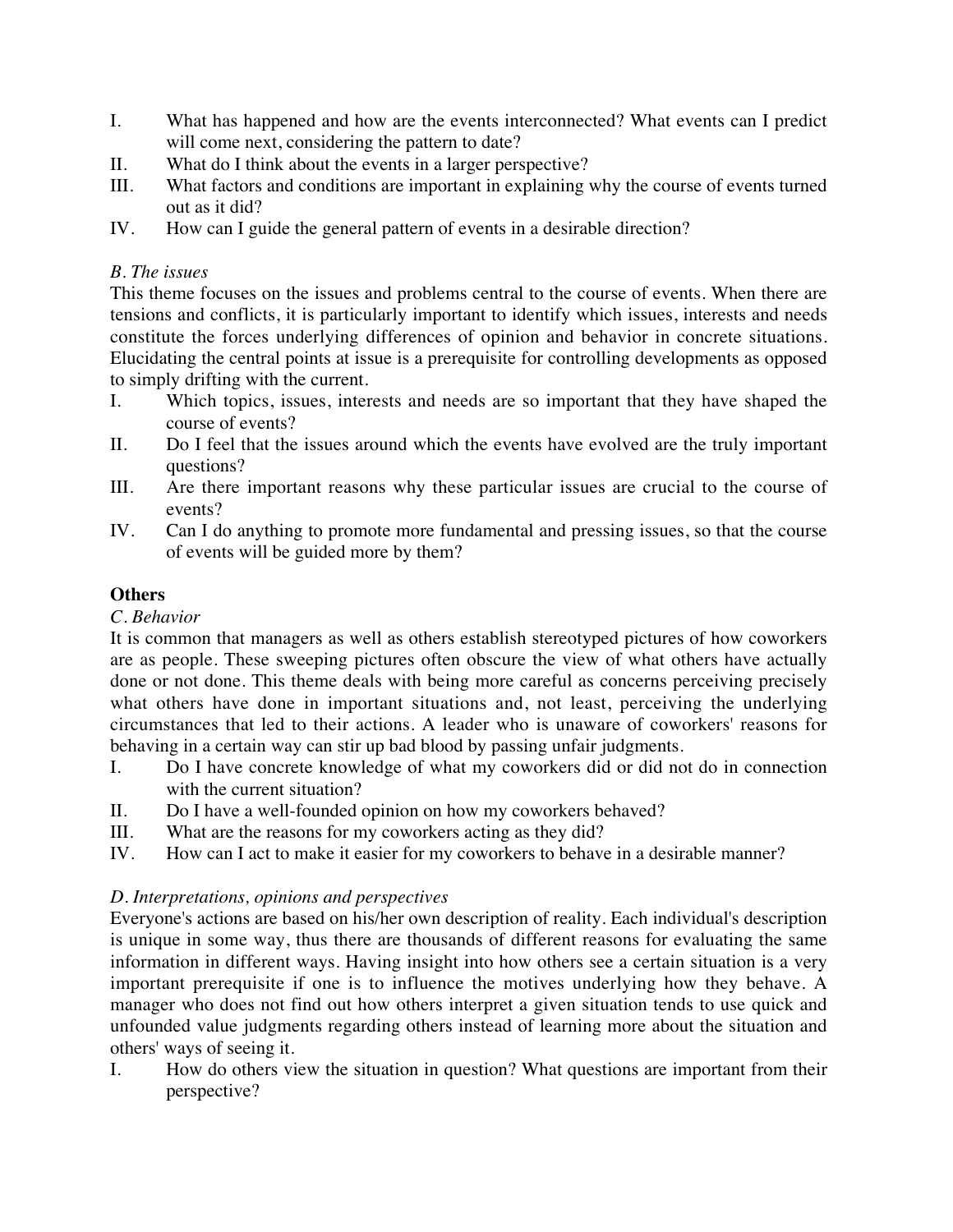- II. What do I think about the fact that others interpret the situation in a certain way? Is there any reason to study these viewpoints?
- III. What are other people's reasons for seeing the situation differently than I do? Is there anything here for me to learn?
- IV. In what way can I behave that will invite others to reevaluate their way of viewing the situation?

## *E. Emotions*

The emotions awakened in other people play a major role in how they function at the workplace. This concerns, not least, feelings of being hurt, disappointed, dejected, frustrated or embittered. A leader who fails to notice coworkers' feelings has no access to important signals for what is happening at the workplace or in coworkers' interpersonal relationships. Some feelings do not belong in a professional environment and should be dealt with in private relationships. There are, however, many situations in which emotions are central to the quality of the collaboration.

- I. What feelings do my coworkers bear?
- II. What to I think about their having these feelings? Do I think it's important or unimportant?
- III. What are the reasons for others feeling as they do? Is it related to the work situation, or are there other underlying causes?
- IV. What can I do to facilitate positive change in others' emotional states?

## *F. Personality traits*

People are different in many ways. Personality differences can be expressed through different ways of prioritizing, solving problems using various kinds of strategies, communicating in different ways, etc. If one consciously perceives others' characteristic personality traits, it should be possible to find a way to relate to them that works well. All people are not suited to all purposes and, similarly, one cannot behave in the same way with all people and obtain optimal results. Executives who do not notice the characteristic traits of others' personalities are unable to adapt work assignments and communication style so that each unique individual can be shown to his/her advantage.

- I. What types of people are my coworkers? How do they function?
- II. Which aspects of my coworkers do I value; which do I see as problematic?
- III. What are the underlying reasons for my coworkers developing the personality traits they have?
- IV. What can I do so that my coworkers' positive sides will be better expressed; how can I prevent their weak traits from having negative consequences on the organization?

## **Myself**

## *G. Behavior*

This concerns observing, in a reflective way, one's own actions in certain courses of events. What one does, as well as fails to do, affects how the course of events develops. One is often unaware of the consequences of one's own actions. With consideration of what has occurred and what one has done, some of these consequences become apparent. Other consequences remain invisible until colleagues and coworkers give their versions of the events. A leader who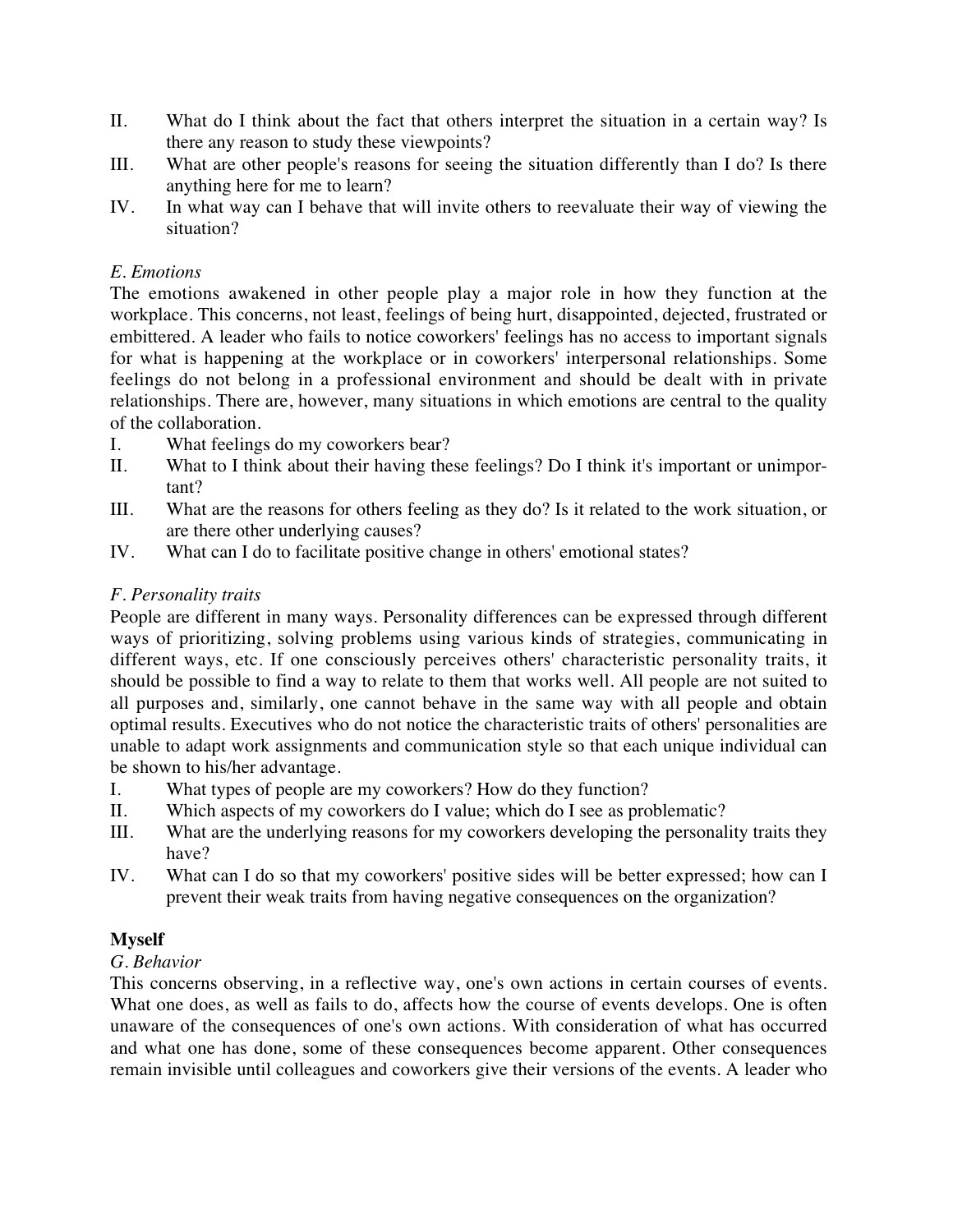can see the consequences of his/her own behavior has the necessary qualities to learn from experience and to act with greater awareness of possible future consequences.

- I. How have I behaved in crucial situations?
- II. What do I think about my behavior? Is there reason for me to consider how I behave?
- III. Are there additional reasons besides the obvious ones for my acting as I did?
- IV. What can I do to ensure that I behave in a more aware and constructive way in the future?

## *H. My own issue priorities*

People are not always sure of the motives behind their priorities or of why they behaved in a certain way. Thus it can be important to consider what one views as pressing issues and problems in a given context. Upon reflection, it might become apparent that the rank ordering among these issues should be changed so that energy is spent on things that are truly important. Executives who have not thought through the importance of various work issues risk wasting valuable energy and competence on relatively unimportant issues, while strategically crucial topics fail to receive the attention they require. In conflicts, there are often several layers of issues and topics that affect people's actions. Less important things (e.g., personal prestige) are not always subordinate to more essential goals (e.g., the quality of the organization's services).

- I. What are the important issues, topics, interests and goals for me in the current situation?
- II. Do I think that what has seemed most important to me to date should actually top my list of goals?
- III. Are there important underlying (perhaps truly irrelevant) reasons that I have prioritized my goals as I have to date?
- IV. What strategy is suitable for challenging and testing what I perceive as important goals? How can I ensure that my driving forces in everyday work correspond better to my deepest felt values and convictions?

## *I. Emotions*

Perceiving one's own emotions is a condition for being able to influence how one feels. It is also an important part of consciously handling relationships to others, since half- or unconscious feelings color tone of voice, body language and behavior even if they are not expressed in words. The feelings one bears can affect work performance in many ways, e.g., if one is – without being aware of it – depressed, frustrated, bored, sexually attracted to someone, angry, anxious or disappointed. By noticing one's own emotions, they can be dealt with and expressed in appropriate contexts. One can also develop personal strategies for working on and changing feelings. Leaders who do not notice their own emotions can react based on them, which can have quite negative consequences for the leaders themselves as well as for coworkers, the organization and possibly even shareholders.

- I. What feelings do I have right now? What emotions and moods permeate my workday?
- II. Are my feelings adequate; are they good for me?
- III. Why do I feel as I do?
- IV. What can I do to guide my feelings in a desirable direction?

## *J. Interpretations*

This theme focuses our attention on the fact that we play a very active role in shaping how things seem by filling with meaning the information we pick up through our sensory organs.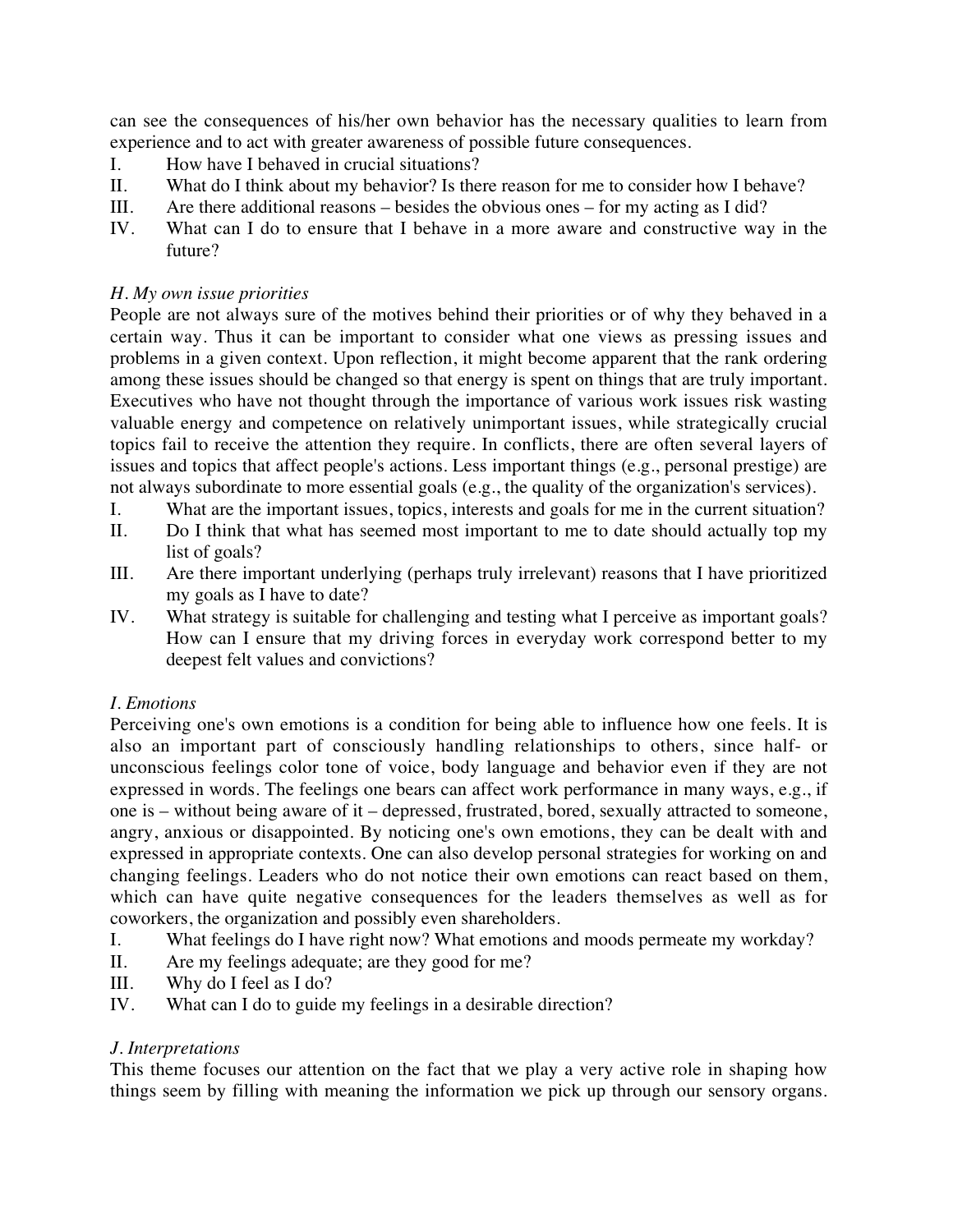We place particular events and facts into a mental context that has a unique form because we are all individuals with unique experiences. It is easy to forget that the picture one has created is not necessarily the truth. One of the most important conditions for learning and developing is understanding that every picture of reality is a subjective interpretation, based on a selection of incomplete information that has been filled with meaning from one's own special perspective. Once this is known, one can be open to other people's different interpretations and learn from the differences between various descriptions of reality.

- I. What assumptions and interpretations have I made during the course of events?
- II. Were my interpretations well founded?
- III. Are there important reasons for my interpreting the events in the way I did?
- IV. How can I test whether my own interpretations are adequate?

## *K. Value judgments*

Certain parts of the brain have the specific function of assigning emotional values to experiences, people and things. This process of making value judgments is constantly ongoing and relatively automatic. When we meet a new person, the brain rapidly generates a feeling of what we think about him/her: pleasant or unpleasant, attractive or unattractive, right or wrong. This process is unavoidable, but there is a great difference between perceiving the judgment that arises inside and acting on it. A leader who is unaware of his/her value judgments will be controlled by sympathies and antipathies. One who is aware that such judgments are subjective feelings can test his/her spontaneous reactions against other information. He/she can also weigh personal opinion against other principles, e.g., norms for how one should treat others, norms that are independent of personal feelings.

- I. What value judgments do I pass on other people?
- II. What do I think about my spontaneous opinions? Is there any reason to look at how my value judgments affect my behavior?
- III. Are there interesting reasons for why I felt as I did about a certain person?
- IV. What can I do to change my opinion? Can I focus more on aspects of my coworker other than those I dislike?

# *L. Values*

Beneath the surface of everyday activities there are different conceptions of what norms and values one should live by. Such values are seldom conscious. They can be conceptions that one grew up with or that indirectly permeated the education and workplaces that have marked one's worldview. It is not certain, however, that basic values will hold water if subjected to conscious scrutiny. Thus, a manager who does not have a conscious relation to his/her values risks wasting an entire working life striving toward values that are actually worth very little. Many realize late in life that the values they have lived by, e.g., making a fortune or reaching a highstatus position in society, have been rather hollow. Unconscious values can also create profound conflicts that cannot be worked through constructively because one never articulates the value itself, but instead argues over concrete standpoints.

- I. In practice, what values do I proceed from in my work activities?
- II. Do I think that the values I have treated as central to date are truly worth such a high position on my list of priorities?
- III. Are there specific underlying reasons for my experiencing these values as important?
- IV. How can I set about to develop and possibly reevaluate my value system?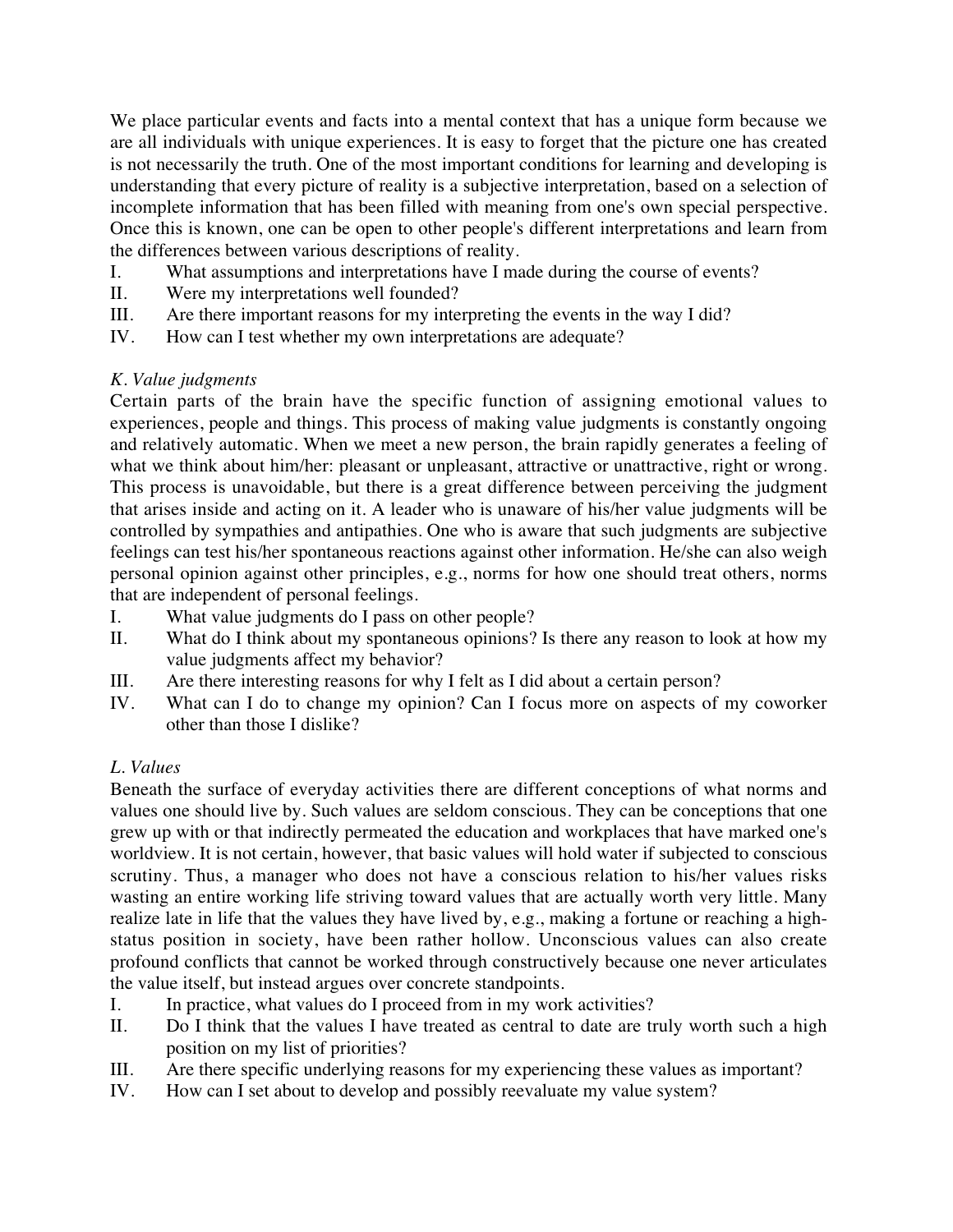#### *M. Personality traits*

This theme corresponds directly to theme F, which deals with the personalities of others. Here the idea is to look at one's own character traits. Personalities are expressed through certain styles, certain ways of communicating and certain preferences with regard to priorities, etc. Awareness of the strong and weak aspects as well as traits of one's own personality allows identification of a productive way to fit into the social surroundings. With such awareness, one can, e.g., compensate for one's own weaknesses by hiring a person with strengths in those areas. Insight into one's own personality also provides good opportunities for understanding coworkers' reactions – reactions that might otherwise lead to personal conflicts.

I. Which of my personality traits are relevant to how I function in my work?

II. Are there aspects of my personality that I think are valuable and wish to promote; are there aspects I think are problematic and wish to change?

III. Are there interesting and relevant reasons why I have certain personality traits?

IV. What can I do to change my personality traits or to change my work situation so that my traits are shown to their advantage?

## *N. Perspective*

With respect to self-knowledge, developing insight into what is characteristic of one's own worldview and life perspective is one of the most difficult tasks imaginable. By "perspective" I mean a system of ideas, religious notions, values, interpretation patterns, convictions and concepts. This system forms a personal paradigm used to interpret information and create meaning and orientation in life. A personal perspective is shaped during one's entire lifetime, though childhood experiences, cultural values and interpretations, education, life events and professional roles. One's own perspective is often experienced as so natural that it is never considered as such. Since one is wrapped up in this perspective and sees the world through its filters, getting sight of it is difficult. Differences in perspective among different people are one of the most important causes of serious conflicts. Differences in perspective imply that people interpret and assess information in different ways; it also implies that they have difficulty understanding and accepting such differences.

I. What are the most important features of the perspective I use when interpreting a course of events?

II. Are there important limitations to the perspective I'm used to using?

III. Why do I have the perspective I do?

IV. What can I do to develop my perspective, to learn to see the world through other perspectives, as well as to increase my awareness of how my perspective guides the interpretations I make?

## **The Scene**

#### *O. External circumstances*

Many people fail to see the wider context that has steered developments along a given path. They see the events as products of the actions of separate individuals, but do not see that these individuals' scope of action might have been severely limited by external circumstances. Thus, this theme deals with the extent to which one notices the wider context in which everyday dramas are played out. This might be a question of the organization's structure or budget situation, but it can also involve changes in the surrounding world, such as shifts in patterns of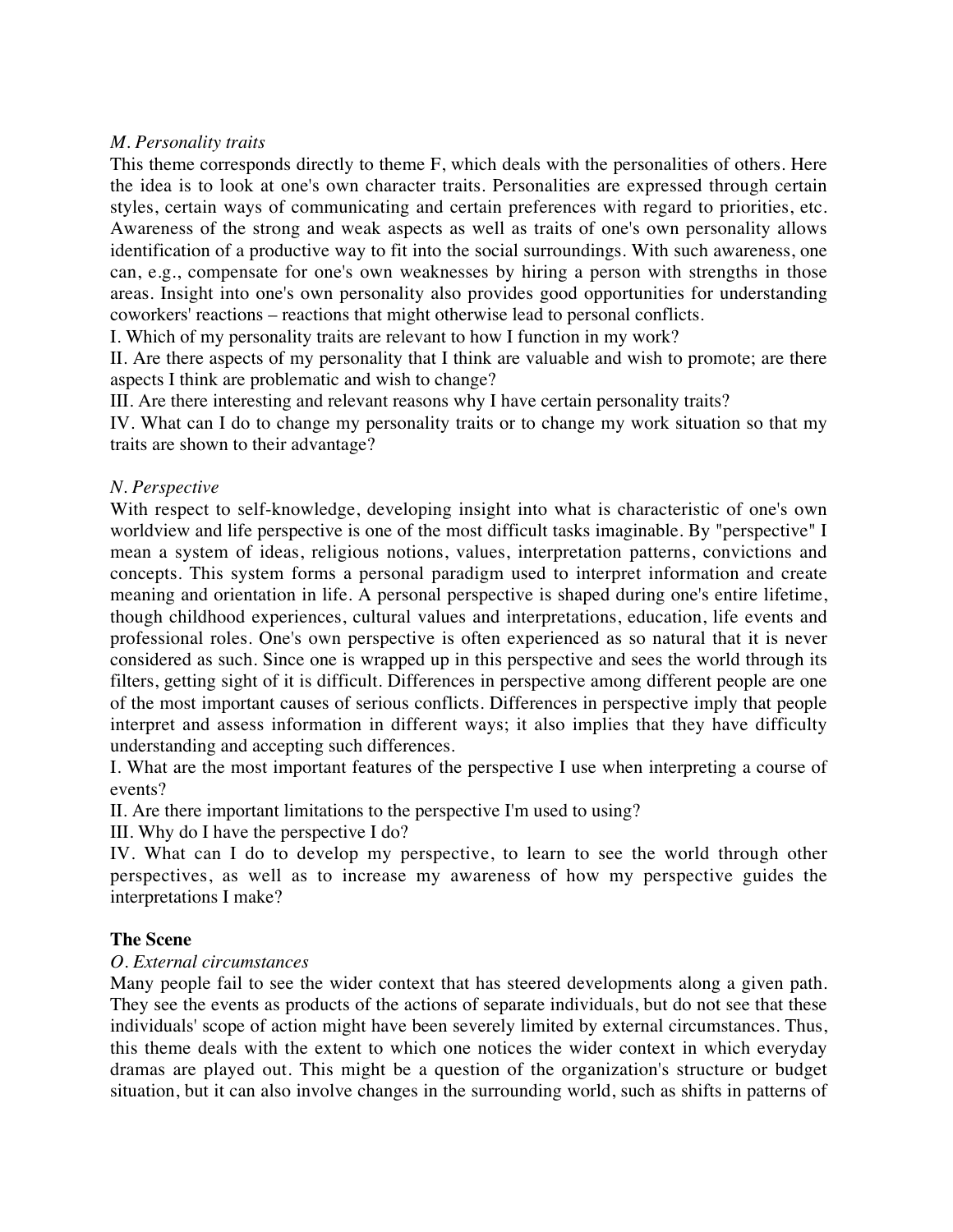demand, new conditions brought about by internationalization or legislation, shifts in cultural value patterns, etc. A leader who fails to notice this context tends to place blame on individuals for things that actually have external causes. He/she also lacks access to crucial information for adapting and developing the organization's working methods, goals and resource structure.

I. What external circumstances are important for understanding the developments in my area of responsibility?

II. Are there circumstances that can be influenced and that I think should be changed?

III. What are the underlying reasons for the external circumstances being as they are?

IV. What can I do to influence the external circumstances?

#### *P. Informal roles*

Informal roles are particularly likely to develop at workplaces with unclear formal role allocation. One person or several people take on a leadership role without having a formal supervisory position. Role expectations develop in every interpersonal relationship: who does what, who has the last word on which issues, who admires whom, etc. manager who notices informal roles can use them productively. It is particularly important to deal with unsound informal roles that damage the organization's operations and work environment. A struggle to defend a certain informal role is often the core of a workplace conflict: someone who has created a certain position for him-/herself feels threatened when new, competent people are hired. In order to perceive and manage such situations, a leader must see this dimension of the workplace's social patterns.

I. What are the informal roles at my workplace?

II. Are the existing informal roles sound or unsound?

III. Are there reasons underlying the development of informal roles that should be looked at more closely?

IV. What can I do to change unsound informal roles?

## *Q. Relationships*

This theme is relatively subtle. It involves noticing the features of one's own relationships to other people. Every relationship has unique qualities that cannot be reduced to the traits of the people involved. If one clearly perceives the relationships' features, it is also possible to purposefully shape these relationships' future development. A leader who fails to notice the character of relationships has little chance to actively work toward creating a certain atmosphere, trust, respect and other things that mark a well-functioning relationship.

I. What characterizes the relationships I have to my colleagues?

II. What do I think about my relationships as they are now?

III. Why have these relationships become what they are?

IV. What can I do to constructively change the quality of our relationships?

#### *R. The work team*

This theme deals with applying a systems perspective to the work team or the workplace as a whole (e.g., a department). The work team consists of different people, parts and functions that should act together to reach overall goals and produce something of high quality. If something at the workplace is functioning poorly, this cannot always be attributed to individuals' work efforts. It might be the case that the system makes it difficult for individuals to do a good job. There are, however, many managers who do not think about their workplace as a complex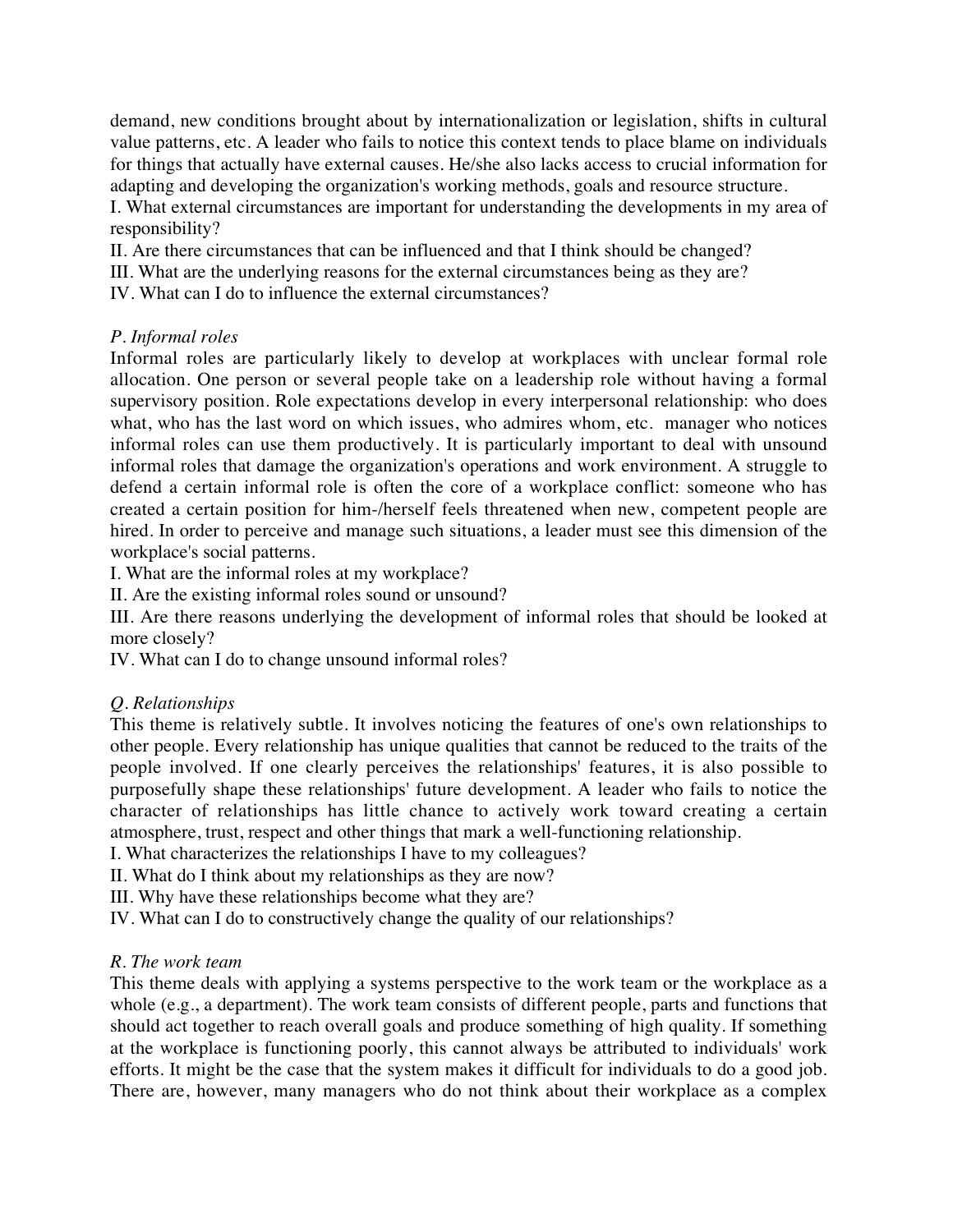system. They try to fix details and motivate people, but fail to attend to the actual causes of problems.

I. How does the work team function as a whole in relation to the organization's goal?

II. What do you think about the work team's way of functioning now?

III. Are there important reasons for the work team functioning as it does?

IV. What can I do so that the work team as a whole can function better?

#### *S. Interactional culture*

Every workplace develops a certain interactional culture. This comprises the tone and style dominating interactions among coworkers as well as the unwritten rules guiding how people behave and what they do not do. The interactional culture can be more or less pronounced. If it is special in nature, it can be very difficult for individuals not suited to the prevailing style to establish a position of respect in the group. Particular aspects of interactional culture concern relations between the sexes, and among ethnic groups and different generations. A favorable interactional culture can be a very dynamic factor in creating well-being, motivation, good communication and, in the long run, good quality. A manager who does not perceive the interactional culture as an important phenomenon is simply neglecting the situation. Individual coworkers often have difficulty influencing the prevailing climate to any appreciable extent. An aware leader, however, can do a great deal to shape the interactional culture.

I. What type of interactional culture dominates my workplace?

- II. What do I think about the prevailing interactional culture?
- III. Are there reasons why the interactional culture has developed as it has?

IV. What can I do to positively influence the interactional culture?

## *T. Goals and purposes*

Different people can have very different conceptions of which goals and functions are primary to the workplace. Goals are often weakly articulated – even taken for granted. If one fails to consciously formulate goals, values and functions, there is a great risk that personal and group interests will obscure the organization's overall goals. Having a clear conception of goals and functions implies that one should evaluate all aspects of routine operations in relation to what is important for the organization's purpose. An unaware manager risks being controlled by the concerns of his/her own trade, instead of seeing to it that the trade serves the organization's purposes in relation to society.

- I. What are the overall goals and functions of my workplace?
- II. Do I think that these are the goals the organization should have? Do I think the workplace serves these purposes well?
- III. Are there important reasons why the goals are formulated as they are; are there important reasons for possible shortcomings in meeting these goals?
- IV. What can I do to develop the goals and to increase our ability to meet them?